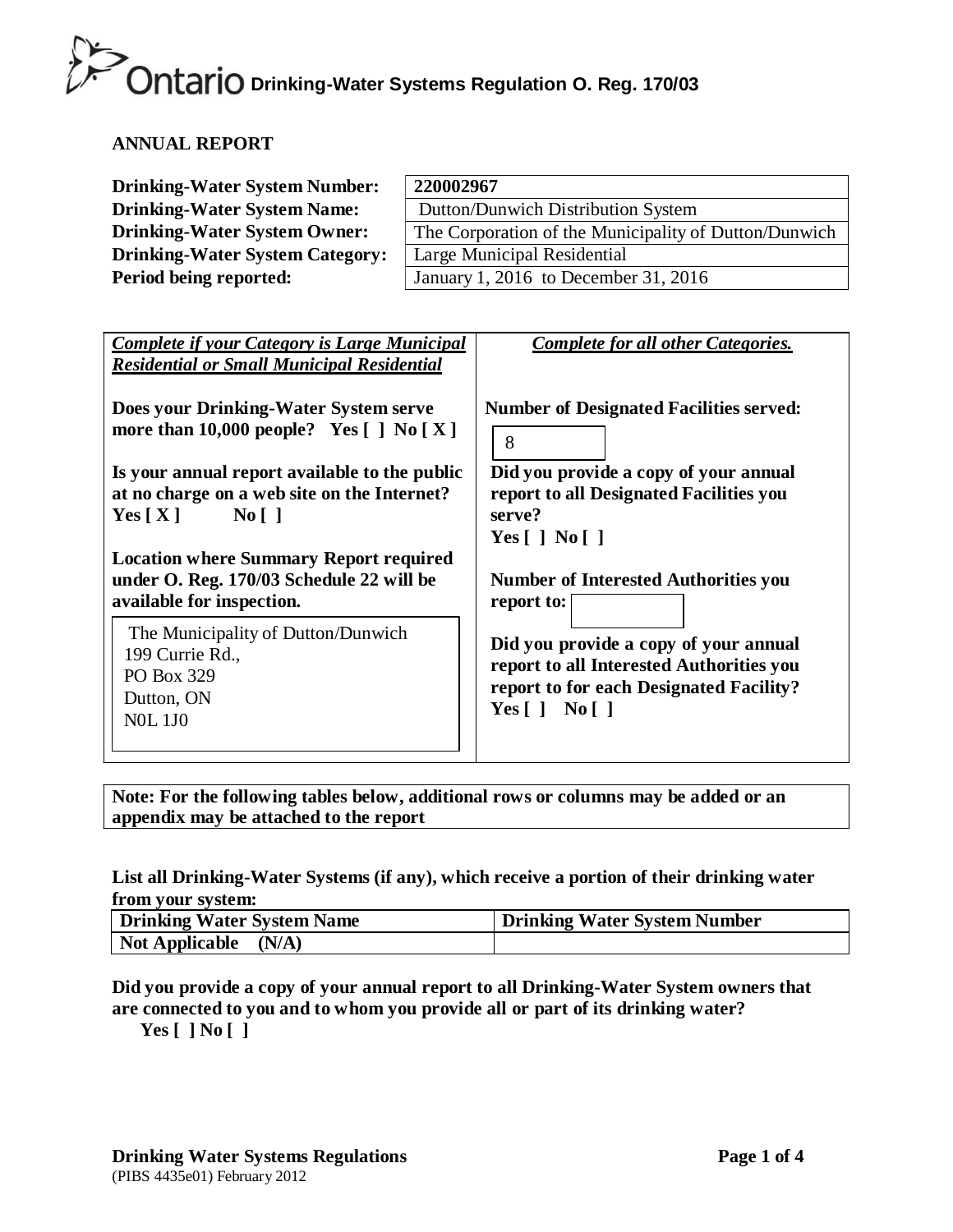**Indicate how you notified system users that your annual report is available, and is free of charge.**

- **[ X] Public access/notice via the web**
- **[ X] Public access/notice via Government Office**
- **[ ] Public access/notice via a newspaper**
- **[ ] Public access/notice via Public Request**
- **[ ] Public access/notice via a Public Library**

**[X] Public access/notice via other method – Notice sent out in Municipal Water Bills**

**Describe your Drinking-Water System**

**The Dutton/Dunwich Distribution System is classified as a large municipal system, with approximately 1518 customers, serving the former Village of Dutton, the former hamlets of Wallacetown, Iona and Iona Station and a large portion of the rural area of the former Township of Dunwich.**

**List all water treatment chemicals used over this reporting period** 

**Sodium Hypochlorite**

#### **Were any significant expenses incurred to?**

- **[ X ]** Install required equipment
- **[ X ]** Repair required equipment
- **[ X ]** Replace required equipment

**Please provide a brief description and a breakdown of monetary expenses incurred**

**There were a few leaks that occurred at the property lines (curb stops).**

**There were six water main breaks in 2016.**

**Municipal backflow prevention program started in 2010 and is still ongoing. Old lead service lines and curb stops were replaced on the following three streets in the Village of Dutton, Margaret St, Annie St, and Wesley St.**

**Replaced approximately 512 m of 8" A.C water main with PVC pipe on Miller road between Leitch St and Pioneer line. One hydrant, one sample station, valves, and services along this stretch were also replaced or added.** 

**A new 6" water main was installed on Leitch street from Mary to Miller to service new Highland Estates subdivision. Three new fire hydrants, valves, services and one sample station were also installed in this section.**

**New ABB Flow meter was installed at Iona Interconnect to replace old flow meter which was no longer giving accurate readings.**

**Provide details on the notices submitted in accordance with subsection 18(1) of the Safe Drinking-Water Act or section 16-4 of Schedule 16 of O.Reg.170/03 and reported to Spills Action Centre**

| <b>Incident</b><br>Date | <b>Parameter</b> | <b>Result</b> | Unit of<br><b>Measure</b> | <b>Corrective Action</b> | <b>Corrective</b><br><b>Action Date</b> |
|-------------------------|------------------|---------------|---------------------------|--------------------------|-----------------------------------------|
| N/A                     | N/A              | N/A           | N/A                       | N/A                      | N/A                                     |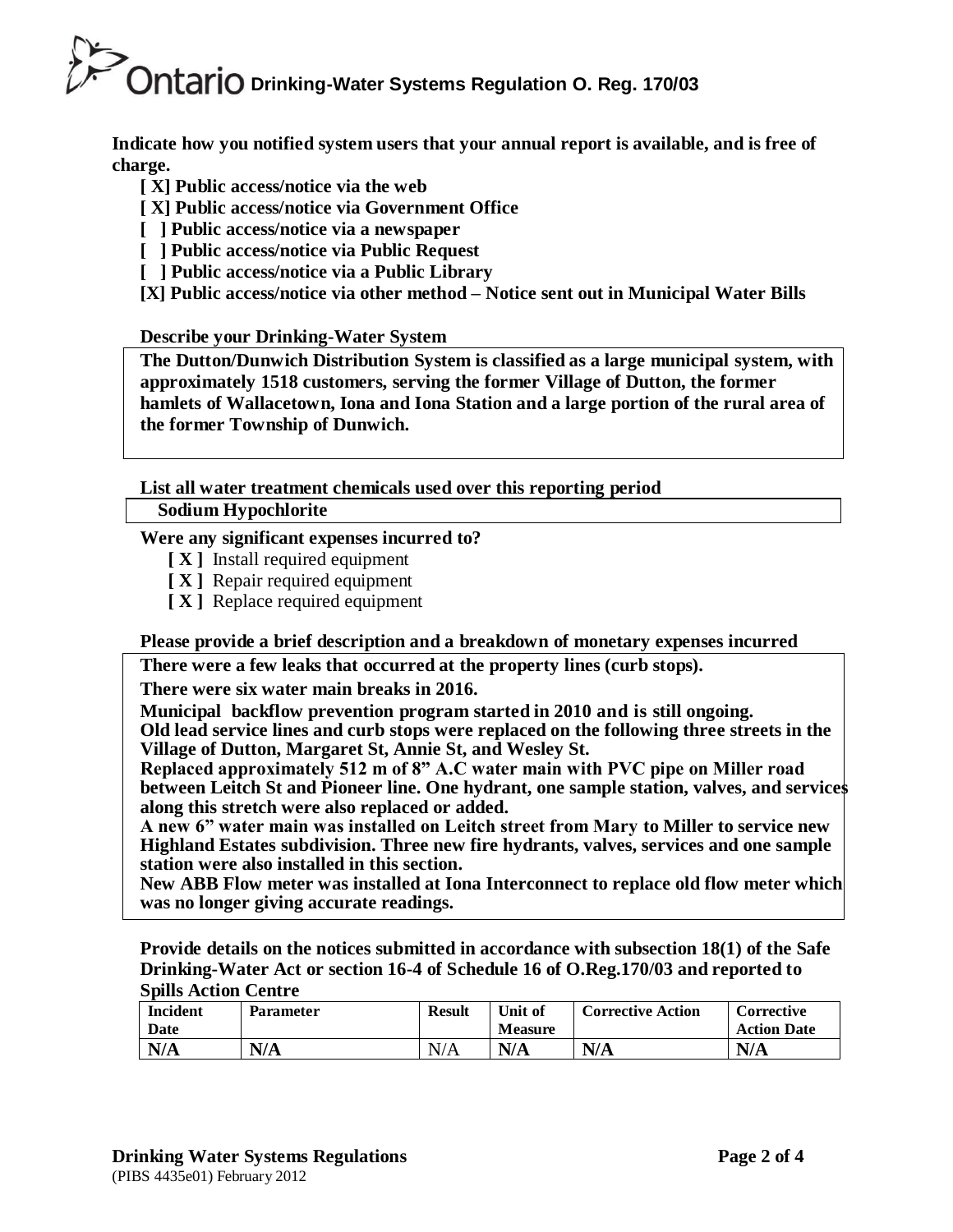**Microbiological testing done under the Schedule 10, 11 or 12 of Regulation 170/03, during this reporting period.**

| 0                   | $\sigma$ .<br><b>Number</b><br>of<br><b>Samples</b> | Range of E.Coli<br><b>Or Fecal</b><br><b>Results</b><br>$(min #)-(max #)$ | <b>Range of Total</b><br><b>Coliform</b><br><b>Results</b><br>$(min #)-(max #)$ | <b>Number</b><br>of HPC<br><b>Samples</b> | <b>Range of HPC</b><br><b>Results</b><br>$(min #)-(max #)$ |
|---------------------|-----------------------------------------------------|---------------------------------------------------------------------------|---------------------------------------------------------------------------------|-------------------------------------------|------------------------------------------------------------|
| Raw                 | N/A                                                 |                                                                           |                                                                                 |                                           |                                                            |
| <b>Treated</b>      | N/A                                                 |                                                                           |                                                                                 |                                           |                                                            |
| <b>Distribution</b> | 208                                                 |                                                                           |                                                                                 | 52                                        | - 30                                                       |

**Operational testing done under Schedule 7, 8 or 9 of Regulation 170/03 during the period covered by this Annual Report.**

|                                                          |                                                    | <b>Number</b><br>of Grab<br><b>Samples</b> | <b>Range of Results</b><br>$(min #) - ((max #)$ | <b>Unit of Measure</b> | <b>NOTE:</b> For<br>continuous |
|----------------------------------------------------------|----------------------------------------------------|--------------------------------------------|-------------------------------------------------|------------------------|--------------------------------|
| <b>Turbidity</b>                                         |                                                    | N/A                                        |                                                 |                        | monitors use 8760              |
| <b>Free Chlorine</b>                                     |                                                    | 1,863                                      | $.53 - 2.20$                                    | mg/L                   | as the number of               |
| <b>Continuous</b><br><b>Free Cl</b><br><b>Monitoring</b> | <b>Dutton</b><br><b>Iona</b> In<br>Iona Out $8760$ | 8760<br>8760                               | $0.00 - 5.00$<br>$0.00 - 5.00$<br>$0.00 - 5.00$ | mg/L                   | samples.                       |

\* **\*There were a few instances in 2016 when the water distribution free chlorine residual was recorded below 0.05mg/L by the continuous online analyzers. Each of these events coincided with operational alarm testing, loss of power or equipment failure ect. and did not reflect the actual free chlorine residual maintained in the distribution system.** 

*NOTE: Record the unit of measure if it is not milligrams per litre.*

#### **Summary of additional testing and sampling carried out in accordance with the requirement of an approval, order or other legal instrument.**

| Date of legal instrument<br>issued | <b>Parameter</b> | <b>Date Sampled</b> | <b>Result</b> | <b>Unit of Measure</b> |
|------------------------------------|------------------|---------------------|---------------|------------------------|
| N/A                                |                  |                     |               |                        |
|                                    |                  |                     |               |                        |

#### **Summary of lead testing under Schedule 15.1 during this reporting period**

(applicable to the following drinking water systems; large municipal residential systems**,** small municipal residential systems, and non-municipal year-round residential systems)

| <b>Location Type</b> | Number of<br><b>Samples</b> | <b>Range of Lead</b><br><b>Results</b><br>$(min#) - (max)$ | Unit of<br><b>Measure</b> | Number of<br><b>Exceedances</b> |
|----------------------|-----------------------------|------------------------------------------------------------|---------------------------|---------------------------------|
| Plumbing             | N/A                         | N/A                                                        | ug/L                      | N/A                             |
| <b>Distribution</b>  | N/A                         | N/A                                                        | ug/L                      | N/A                             |